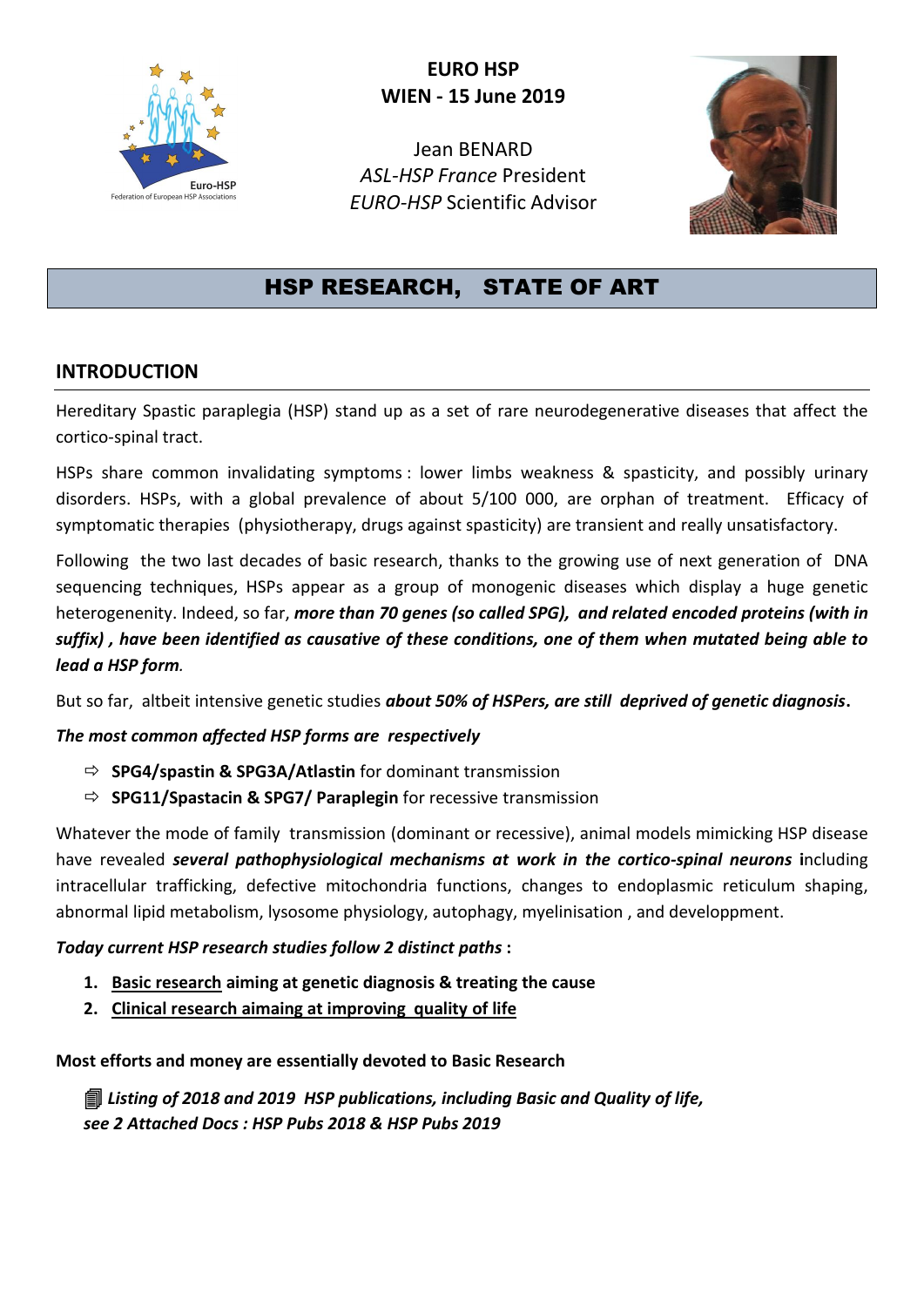#### **HSP BASIC RESEARCH**

One can delineate 3 types of approaches

- *GENETICS* 
	- **a) Identification of new causative genes, through exomes sequencing**
	- **b) Finding pathological variants of the identified genes**
- *SEARCH OF PATHOLOGICAL CAUSATIVE MECHANISM OF EACH HSP FORM* **to lead to a targeted treatment in using preclinical animal models**

#### *FINDING METABOLIC ABNORMALITIES HSP RELATED*

- **a) Blood abnormal cholesterol metabolite for SPG5**
- **b) Accumulation of sphingolipids for SPG11**

They are the two first examples.

**These blood metabolites may be used as specific biomarkers of a HSP form** and lead to the pending question : does abnormal or excess of metabolite determine the cortico-spinal neurons defect ? If so, therapy would consist in correcting the body level of these metabolites.

## **OBJECTIVES & ISSUES OF CURRENT BASIC HSP RESEARCHES**

- **GENETICS** : **Identification of the causative SPG gene in all HSPer families** in order to :
	- a) *Discriminate in any family who is affected or not* ?
	- b) *Propose in vitro fecondation, pre-implantatory or prenatal strategies* for next generation
	- c) *Propose a specific treatment* : either genetic, *i.e*., gene therapy ( correction or replacement of the defective gene) or using targeted chemical treatment against the defective HSP protein

#### $\Rightarrow$  **CAUSATIVE TREATMENT**

- *a) Specific treatment devoted to a HSP form*
- b) *General treatment that could fit to several HSP forms*

At the moment, several HSP forms elicit a number of cellular dysfunctions that complicates identification of the primary dysfunction or the dysfunction of the greatest relevance for the form of HSP **Interestingly** 

and hopefully, several common pathways relating to membrane dynamics are affected in multiple HSPs ; this occurrence suggests to developp therapies targeting these common pathways.(Boutry *et al, Current Neurology and Neurosciences Reports*, 2019, 19 :18). But today no such an approach is ongoing, unfortunately !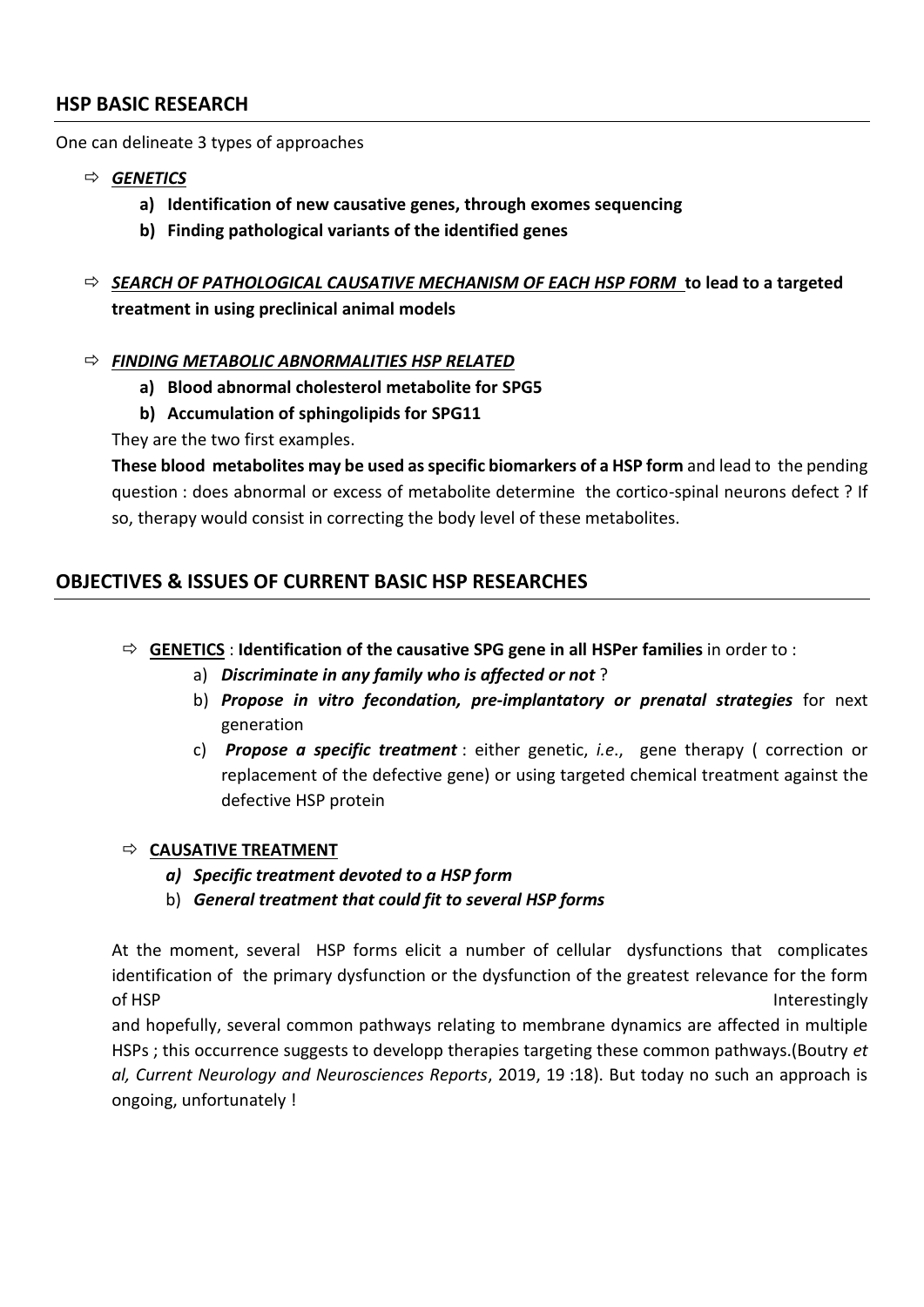#### **CLINICAL RESEARCH TO IMPROVE QUALITY OF LIFE OF HSPers**

- $\Rightarrow$  *Improvement of physical activity*
- *Treatment of Spasticity and urinary dysfunctions*

As shown in the 2018 & 2019 publications, clinical research undertaken to alleviate HSP symptoms (spasticity, pain, fatigue) is very poor !

# NATIONAL PATIENTS ASSOCIATIONS & HSP RESEARCH PROMOTION

## ◼ **REALISTIC FACTS & ISSUES**

- One of the *raison d'etre* of all National Associations composing EUROHSP is to inform HSPers about current research development. But a very few research leaders are ready to give time for popularizing to Patients Associations the main trends of research they follow. Researchers wait essentially for money from our Associations.
- $\Rightarrow$  Two Associations (French and Italian) devote most of their income (charity actions, generous gifts, some regional grants and memberships fees) to support HSP research. Following a 2018' survey in our *EUROHSP* Federation, only French *ASL-HSP France* and Italian *A.I.Vi.P.S* Associations are able organizing every year a call of grants supervised by a consistent Scientifc Comittee ; these 2 associations offer to research projects 50-60 000 € / each year. Usually 2 or 3 research projects of 15kE in each country can be supplied per year . But up to now, these grants are exclusively offered to national HSP research teams ; indeed the Association administration committee members ( in France at least !) do not accept to widespread collective money to a foreign team.
- $\Rightarrow$  On a medical and scientific point of view, HSPs are related to others rare neurodegenerative conditions such as Cerebellar Ataxias and Friedreich and form a continuous pathological spectrum. Based on this evidence, the SPATAX network has been launched.
- $\Rightarrow$  A very few teams are specifically involved in HSPs researches given this very rare group of diseases
- $\Rightarrow$  Researchers are always looking for money to undertake projects; they face difficulties to get important grants from National medical research organizations, given rare diseases such as HSP are not a national health cause compared to common diseases. To give an order of idea, average cost of one predoctoral research fellow weights 25 000<sup>E</sup> per year (salary, materials and chemical supplies) ; a small team of 4 persons needs to find every year an average of at least 125kE. For research teams, the only way to get grant from National Research organisations is to present a project the results of which may pinpoint a new biological mechanism able to be extended to other diseases.